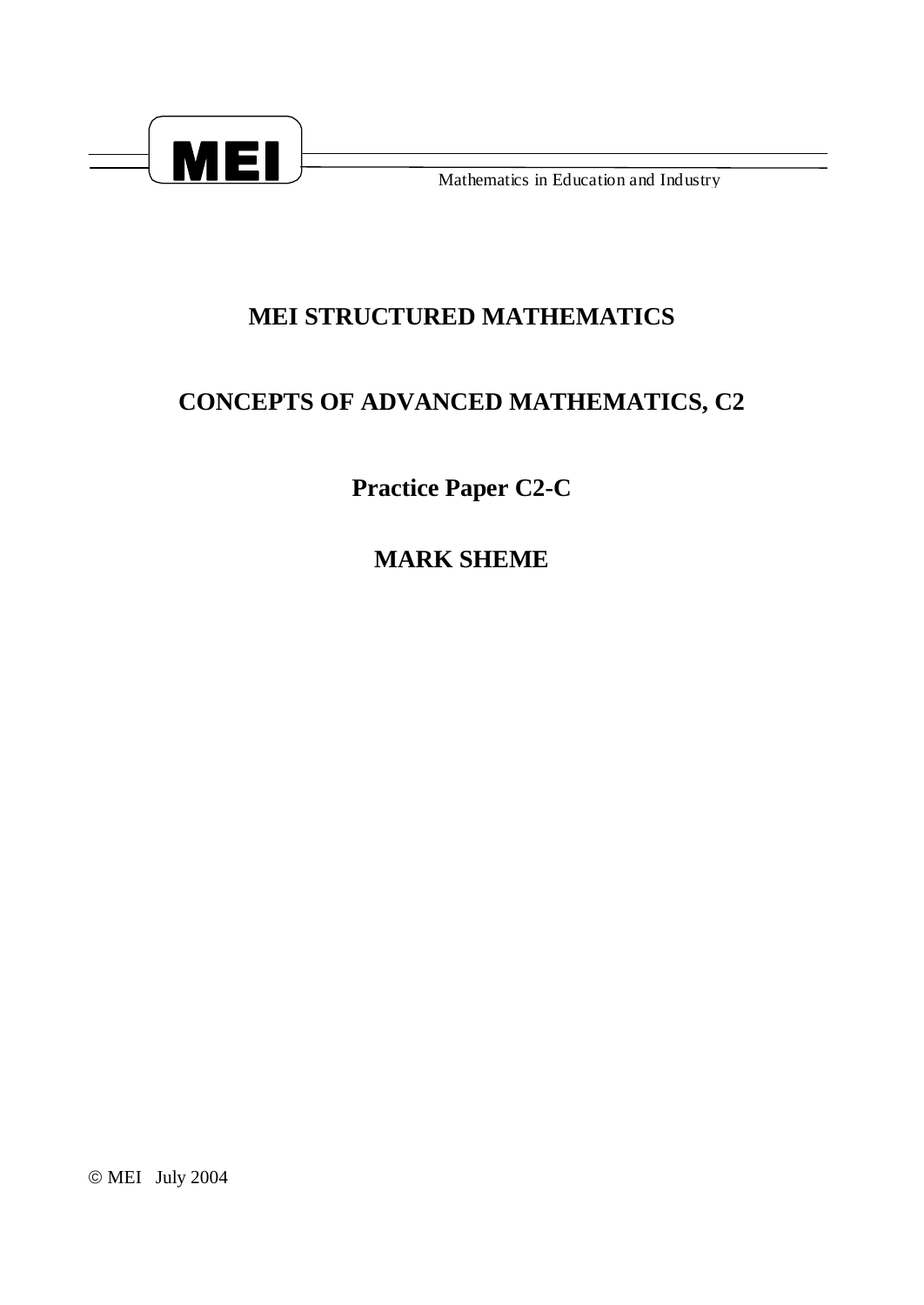| Qu                      |      | <b>Answer</b>                                      | <b>Mark</b>                   | <b>Comment</b>                       |  |  |
|-------------------------|------|----------------------------------------------------|-------------------------------|--------------------------------------|--|--|
| <b>Section A</b>        |      |                                                    |                               |                                      |  |  |
| $\mathbf{1}$            |      |                                                    | M1                            | Use of G.P. sum formula or           |  |  |
|                         |      |                                                    |                               | attempt to sum three terms           |  |  |
|                         |      | $\frac{a(1-(-0.5)^3)}{1-(-0.5)} = 15$              | A1                            | Forming an equation for $a$          |  |  |
|                         |      | $\Rightarrow \frac{3a}{4} = 15 \Rightarrow a = 20$ | A1                            | $a - \frac{a}{2} + \frac{a}{4} = 15$ |  |  |
|                         |      |                                                    |                               |                                      |  |  |
|                         |      |                                                    |                               |                                      |  |  |
|                         |      |                                                    | M1                            |                                      |  |  |
|                         |      | Substitute numerical values into $\frac{a}{1-r}$   |                               |                                      |  |  |
|                         |      |                                                    | A1                            |                                      |  |  |
|                         |      | $13\frac{1}{3}$                                    | 5                             |                                      |  |  |
|                         |      |                                                    |                               |                                      |  |  |
| $\overline{2}$          | (i)  | Sketch showing reflection in the $x$ axis          | B1                            |                                      |  |  |
|                         |      | $(0, -2)$                                          | $\mathbf{1}$                  |                                      |  |  |
|                         | (ii) | Sketch showing stretch parallel to the $x$ axis,   | B1                            |                                      |  |  |
|                         |      | s.f. $\frac{1}{3}$                                 | B1                            |                                      |  |  |
|                         |      | (0, 2)                                             | $\overline{2}$                |                                      |  |  |
|                         |      |                                                    |                               |                                      |  |  |
| 3                       |      | Use of $\sin^2 x + \cos^2 x = 1$                   | M1                            |                                      |  |  |
|                         |      | $\cos^2 x = \frac{24}{25}$                         | A1                            |                                      |  |  |
|                         |      |                                                    | M1                            |                                      |  |  |
|                         |      | selecting the negative value                       | A1                            |                                      |  |  |
|                         |      | $\cos x = -\frac{\sqrt{24}}{5}$                    |                               |                                      |  |  |
|                         |      |                                                    | 4                             |                                      |  |  |
| $\overline{\mathbf{4}}$ | (i)  | $\frac{dy}{dx} = 3x^2 - 12$                        | M1                            |                                      |  |  |
|                         |      |                                                    | A1                            |                                      |  |  |
|                         | (ii) | $3x^2 - 12 = 0$ when $x = \pm 2$                   | 2<br>M1                       |                                      |  |  |
|                         |      |                                                    | <b>B1 B1</b>                  |                                      |  |  |
|                         |      | $\Rightarrow$ (2, -16) and (-2,16)                 | 3                             |                                      |  |  |
| 5                       | (i)  | Values calculated 6,11,16,                         | B1                            |                                      |  |  |
|                         |      |                                                    | $\mathbf{1}$                  |                                      |  |  |
|                         | (ii) | Identify $a = 6$ , $d = 5$                         | <b>M1 A1</b>                  | <b>Both</b>                          |  |  |
|                         |      | $S_{100} = \frac{100}{2} (2(6) +99(5))$            | M1                            |                                      |  |  |
|                         |      | $= 25350$                                          |                               |                                      |  |  |
|                         |      |                                                    | A1                            |                                      |  |  |
| 6                       |      | use of index law                                   | $\overline{\mathbf{4}}$<br>M1 |                                      |  |  |
|                         |      | $2^{2x+1} = 10$                                    | A1                            |                                      |  |  |
|                         |      | use of logarithms                                  | M1                            |                                      |  |  |
|                         |      | $(2x+1)log 2 = log 10$                             | A1                            |                                      |  |  |
|                         |      | $x = 1.16$                                         | A1                            |                                      |  |  |
|                         |      |                                                    |                               |                                      |  |  |
|                         |      |                                                    | 5                             |                                      |  |  |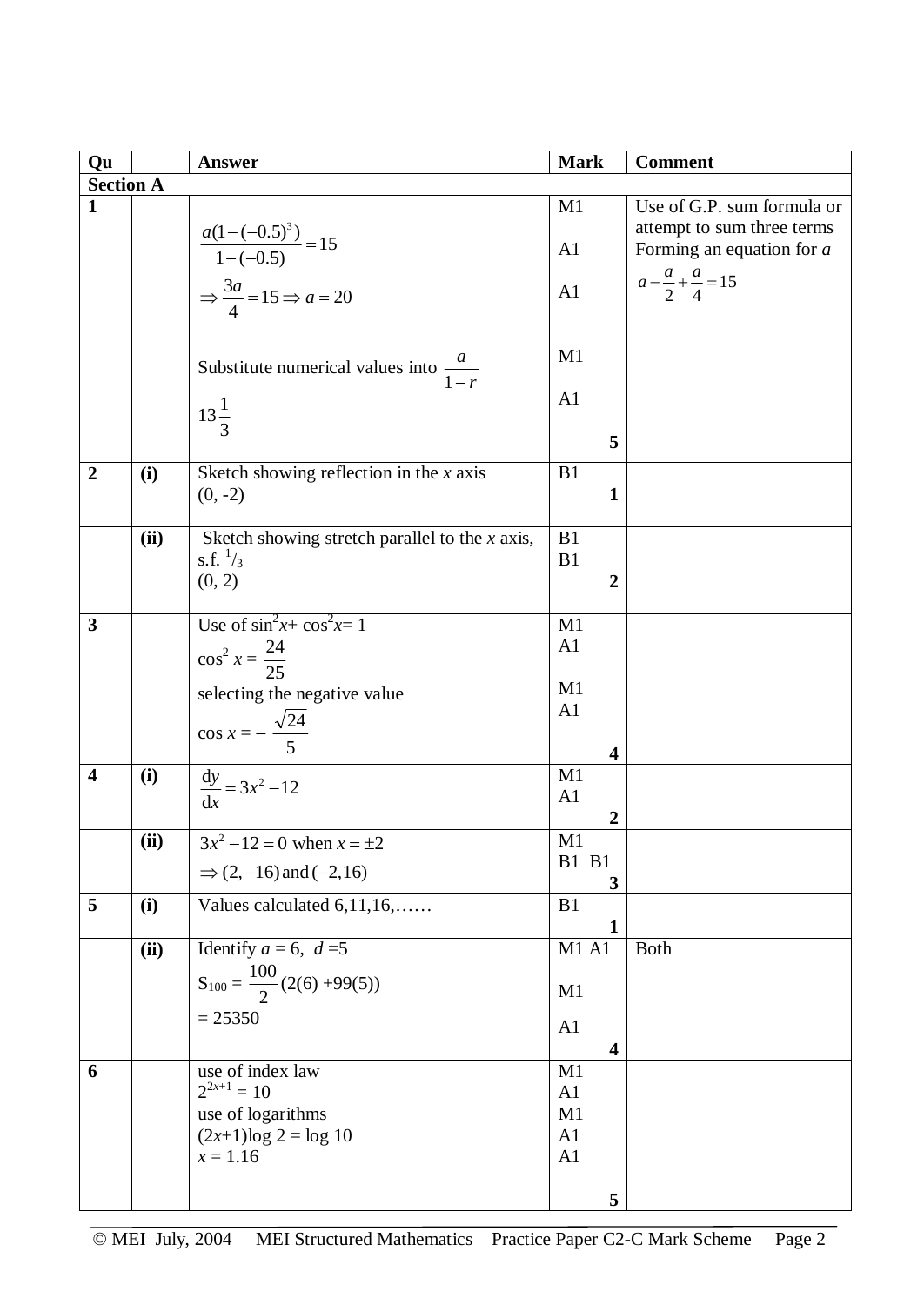| $\overline{7}$   |       | Integrating each term                                                                                  | M1   |              |                              |
|------------------|-------|--------------------------------------------------------------------------------------------------------|------|--------------|------------------------------|
|                  |       |                                                                                                        |      |              |                              |
|                  |       | $x^3 - 5x^2 + 6x + c$                                                                                  | A1A1 |              | 1 for integration, 1 for $c$ |
|                  |       | Substituting (2,3)                                                                                     | M1   |              |                              |
|                  |       | $c=3$                                                                                                  |      |              |                              |
|                  |       | $y = x^3 -5x^2 + 6x + 3$                                                                               | A1   |              |                              |
|                  |       |                                                                                                        |      | 5            |                              |
|                  |       |                                                                                                        |      |              |                              |
|                  |       |                                                                                                        |      |              |                              |
| 8                |       | $\frac{\sin 82^0}{\sin 82^0} = \frac{\sin 6}{\cos 6}$<br>$\sin\theta$                                  | M1   |              | Use of sine rule             |
|                  |       | $-\overline{8}$<br>12                                                                                  | A1   |              |                              |
|                  |       |                                                                                                        |      |              |                              |
|                  |       |                                                                                                        | M1   |              | Correct solution process to  |
|                  |       | $\Rightarrow \sin \theta = 8 \times \frac{\sin 82^{\circ}}{12}$<br>$\Rightarrow \theta = 41.3^{\circ}$ |      |              |                              |
|                  |       |                                                                                                        |      |              | extract $\theta$             |
|                  |       |                                                                                                        | A1   |              |                              |
|                  |       |                                                                                                        |      | 4            | c.a.0                        |
| <b>Section B</b> |       |                                                                                                        |      |              |                              |
| 9                | (i)   |                                                                                                        | B1   |              |                              |
|                  |       | $\frac{1}{2}$                                                                                          |      | $\mathbf{1}$ |                              |
|                  |       |                                                                                                        |      |              |                              |
|                  |       |                                                                                                        | M1   |              |                              |
|                  | (ii)  |                                                                                                        |      |              |                              |
|                  |       | $\int_{0}^{1} x^{\frac{1}{2}} dx = \left[\frac{2}{3}x^{\frac{3}{2}}\right]_{0}^{1}$                    | A1   |              |                              |
|                  |       |                                                                                                        |      |              |                              |
|                  |       |                                                                                                        | E1   |              |                              |
|                  |       | $=\frac{2}{3}$                                                                                         |      | $\mathbf{3}$ |                              |
|                  |       |                                                                                                        |      |              |                              |
|                  | (iii) | $\frac{1}{2} < A < \frac{2}{3}$                                                                        | B1   |              |                              |
|                  |       |                                                                                                        |      | $\mathbf{1}$ |                              |
|                  | (iv)  | Values of $y_0$ , $y_1$ , $y_2$ , $y_3$ , $y_4$ are                                                    | B1   |              |                              |
|                  |       | 0, 0.39528, 0.61237, 0.81009, 1                                                                        |      |              |                              |
|                  |       |                                                                                                        |      |              |                              |
|                  |       |                                                                                                        |      |              |                              |
|                  |       | $^{(0+)}$                                                                                              |      |              |                              |
|                  |       | ++<br>2×(0.39528+0.61237+0.81009)                                                                      | M1   |              |                              |
|                  |       | Area $\approx \frac{1}{2} \times 0.25 \times$                                                          |      |              |                              |
|                  |       | $+1$                                                                                                   | A1   |              |                              |
|                  |       | $= 0.57874$                                                                                            | A1   |              |                              |
|                  |       |                                                                                                        |      | 4            |                              |
|                  | (v)   |                                                                                                        |      |              |                              |
|                  |       |                                                                                                        |      |              |                              |
|                  |       | 鱰                                                                                                      |      |              |                              |
|                  |       | $^{12}$                                                                                                |      |              |                              |
|                  |       | 誠                                                                                                      |      |              |                              |
|                  |       | ۵Ś                                                                                                     |      |              |                              |
|                  |       | $\mathfrak{g}_{\mathcal{A}}$                                                                           | B1   |              |                              |
|                  |       | 93                                                                                                     |      |              |                              |
|                  |       |                                                                                                        |      |              |                              |
|                  |       |                                                                                                        |      |              |                              |
|                  |       | ю<br>Ú4<br>13<br>м<br>Ü<br>м<br>42<br>ш                                                                |      |              |                              |
|                  |       |                                                                                                        |      |              |                              |
|                  |       |                                                                                                        | B1   |              |                              |
|                  |       | The region lies between the triangle and the                                                           |      |              |                              |
|                  |       | upper curve.                                                                                           |      |              |                              |
|                  |       | The region is below the middle curve.                                                                  | B1   |              |                              |
|                  |       |                                                                                                        |      | $\mathbf{3}$ |                              |
|                  |       |                                                                                                        |      |              |                              |